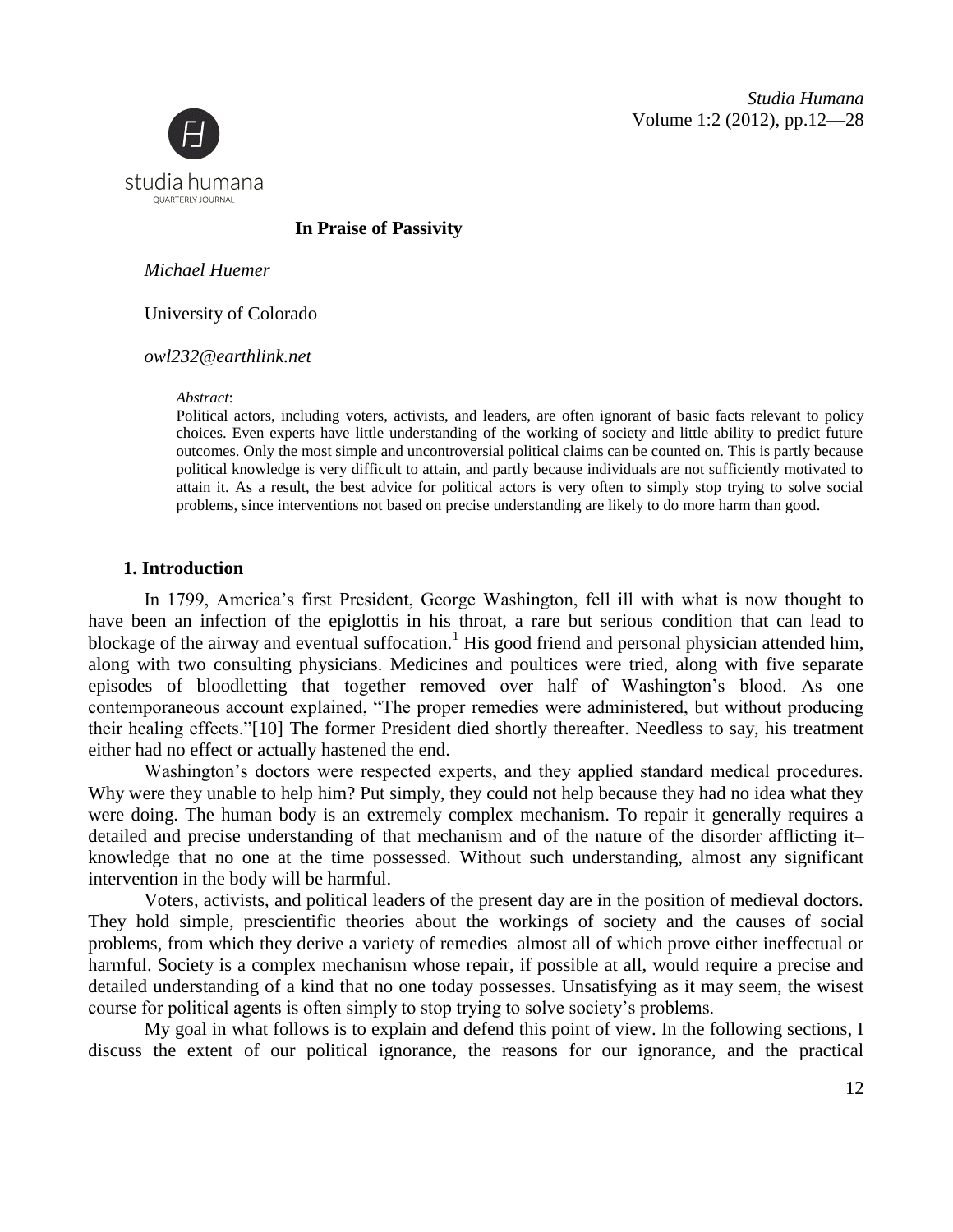recommendations that flow from a recognition of deep and pervasive human ignorance about social issues.

# **2. What Don't We Know?**

#### *2.1. Public Ignorance of the Political System*

Many observers have found citizens in modern democracies woefully ignorant of the political situations in their own societies. In the United States, for which the most plentiful data are available, most citizens cannot so much as name their Congressman, let alone describe his voting record. Many are ignorant of basic institutional facts, such as the lengths of legislators' terms.[6, p. 8] Michael Delli Carpini and Scott Keeter give the flavor of public political knowledge in America:

The most commonly known fact about George [H.W.] Bush's opinions while he was president was that he hated broccoli. During the 1992 presidential campaign 89 percent of the public knew that Vice President Quayle was feuding with the television character Murphy Brown, but only 19 percent could characterize Bill Clinton's record on the environment. Also during that campaign, 86 percent of the public knew that the Bushes' dog was named Millie, yet only 15 percent knew that both presidential candidates supported the death penalty. Judge Wapner (host of the television series "The People's Court") was identified by more people than were Chief Justices Burger or Rehnquist.[12, p. 101]

International data indicate that Americans' political knowledge is no more than moderately below average.  $[12, p. 89 - 2]$ 

Voters often harbor absurd misperceptions of current and recent policies. In one survey, Americans were asked to pick the two largest items in the federal budget, from the following list: Social Security, welfare, health care, interest on the debt, the military, and foreign aid. Foreign aid (by far the smallest of the categories listed) was the most commonly selected.[6, p.  $79 - 80$ ] On average, Americans estimate foreign aid spending at one quarter of the federal budget; the correct figure is less than one percent.[25]

In America, it used to be common to hear remarks either of praise or of criticism directed at the drastic cuts that President Reagan made to government social welfare programs in the 1980's. This was among Reagan's most famous policies–despite the fact that publicly available statistics show federal welfare spending *increasing* by 40% during the Reagan years.[7] In a similar vein, the George W. Bush administration has often been derided for its supposed drastic deregulation, despite large increases in total spending, regulatory budgets, regulatory staff, and the sheer volume of regulations during the Bush years.[11]

### *2.2. Descriptive Social Theory: The Neglect of Expert Knowledge*

Fortunately, in some areas of social theory, one can find a clear, policy-relevant consensus among the experts. Unfortunately, this consensus is often boldly defied by both political leaders and the general public. I mention two examples here. The first is protectionism. This is a policy whereby governments attempt to protect domestic industries by erecting barriers to foreign trade, typically in the form either of tariffs or of quotas on foreign goods. These kinds of measures are often popular among political leaders and the general public–not just among members of protected industries, but even among consumers who are harmed by the import barriers. We cannot discuss the arguments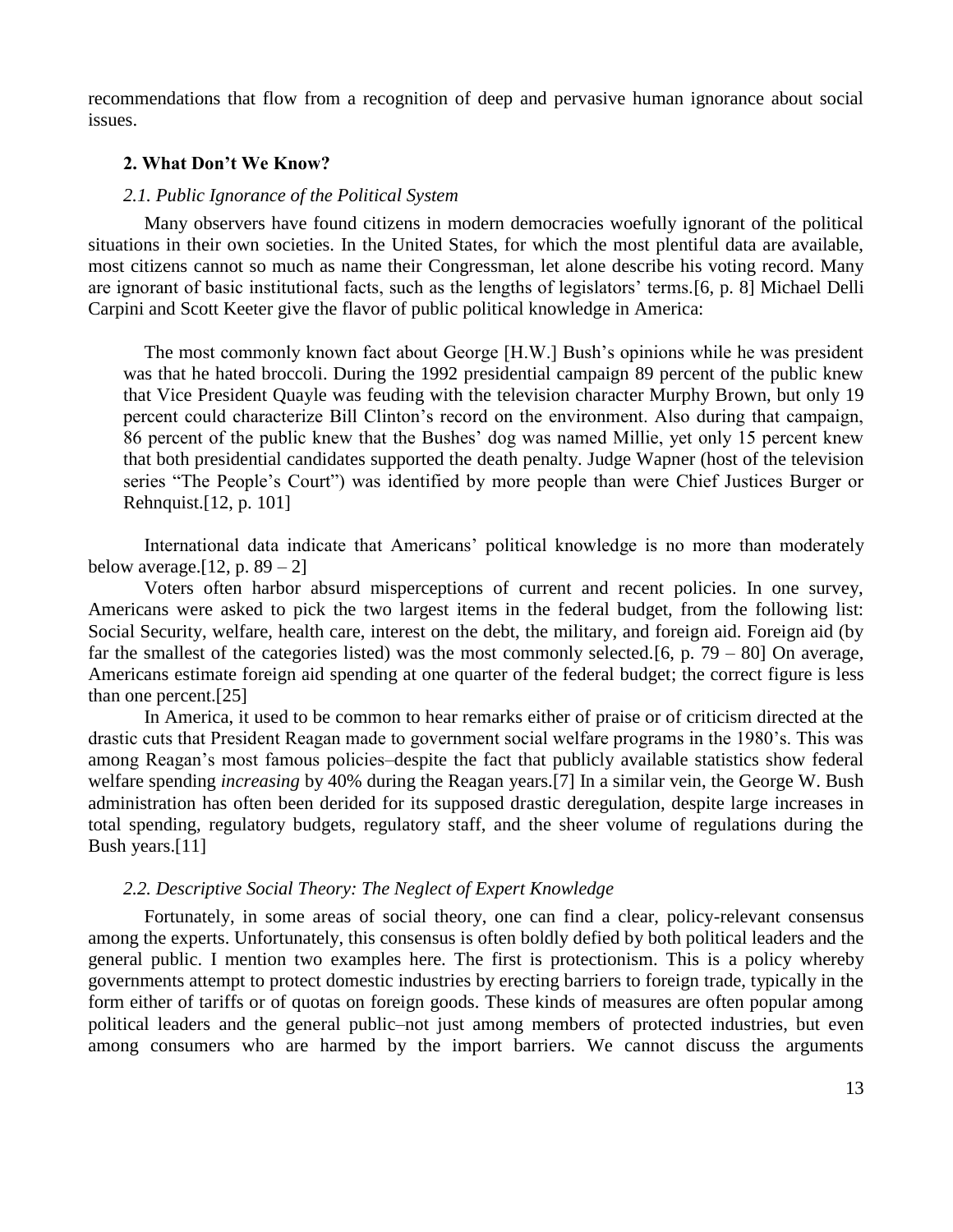surrounding free trade and protectionism here; here I will simply rest with an appeal to authority. The vast majority of economists–the people whose profession is to study these kinds of things–oppose protectionism and believe that it harms the domestic economy.<sup>2</sup> As Paul Krugman, the Nobel-prizewinning economist and *New York Times* columnist, puts it, "If there were an Economist's Creed, it would surely contain the affirmations, 'I understand the Principle of Comparative Advantage' and 'I advocate free trade."<sup>3</sup>

In my experience, observations of this kind often call forth derision from extremely confident anti-free-trade ideologues, who with no sense of irony dub the supporters of free trade "market fundamentalists", essentially ascribing the expert consensus to a right-wing ideology into which economists are inducted.  $[22, p. 220 - 21]$  This makes it hard to understand why even left-wing economists such as Paul Krugman, famous for advocating government management of the economy,[21] have signed on to this consensus. When experts from opposite sides of the political spectrum converge on a given position, in contradiction to conventional opinion, who is the more likely victim of a cognitive bias: the community of experts, or the uneducated masses?

A second example is provided by the issue of terrorism, which has loomed large in American political discourse over the past eleven years. Of particular interest is one simple factual question: what motivates most terrorists? Experts whose careers center on the study of terrorism generally agree that terrorism functions as retaliation for specific government policies, especially for foreign military occupation of territories that the terrorists prize.[27, p.  $9 - 10$ , 1, pp.  $53 - 4$ ,  $55 - 6$ ,  $114 - 15$ , 290] Thus, in his fatwa against the United States, Osama bin Laden wrote:

The people of Islam awakened and realised that they are the main target for the aggression of the Zionist-Crusaders alliance. […] The latest and the greatest of these aggressions […] is the occupation of the land of the two Holy Places [Saudi Arabia] […] by the armies of the American Crusaders and their allies.[2]

Political leaders in countries subject to terrorist attacks, however, typically blame the attacks on fundamental and irreconcilable clashes of values, on the moral virtue of their own country and the sheer evil of the terrorists. Thus, shortly after the infamous 9/11/2001 terrorist attacks, U.S. President George W. Bush explained the event as follows:

They hate our freedoms: our freedom of religion, our freedom of speech, our freedom to vote and assemble and disagree with each other. [...] These terrorists kill not merely to end lives, but to disrupt and end a way of life. [...] This is civilization's fight. This is the fight of all who believe in progress and pluralism, tolerance and freedom.[5]

The next American President, Barack Obama, would blame the attacks on a dearth of emotions and values:

Nor do I pretend to understand the stark nihilism that drove the terrorists that day and that drives their brethren still. My powers of empathy [...] cannot penetrate the blank stares of those who would murder innocents with abstract, serene satisfaction.[26]

Thus, the preferred explanation for why one's own country should come under attack is that the enemy either has no values or has fundamentally evil values. The self-serving nature of these explanations is as evident as are the unfortunate implications of this attitude for the prospects of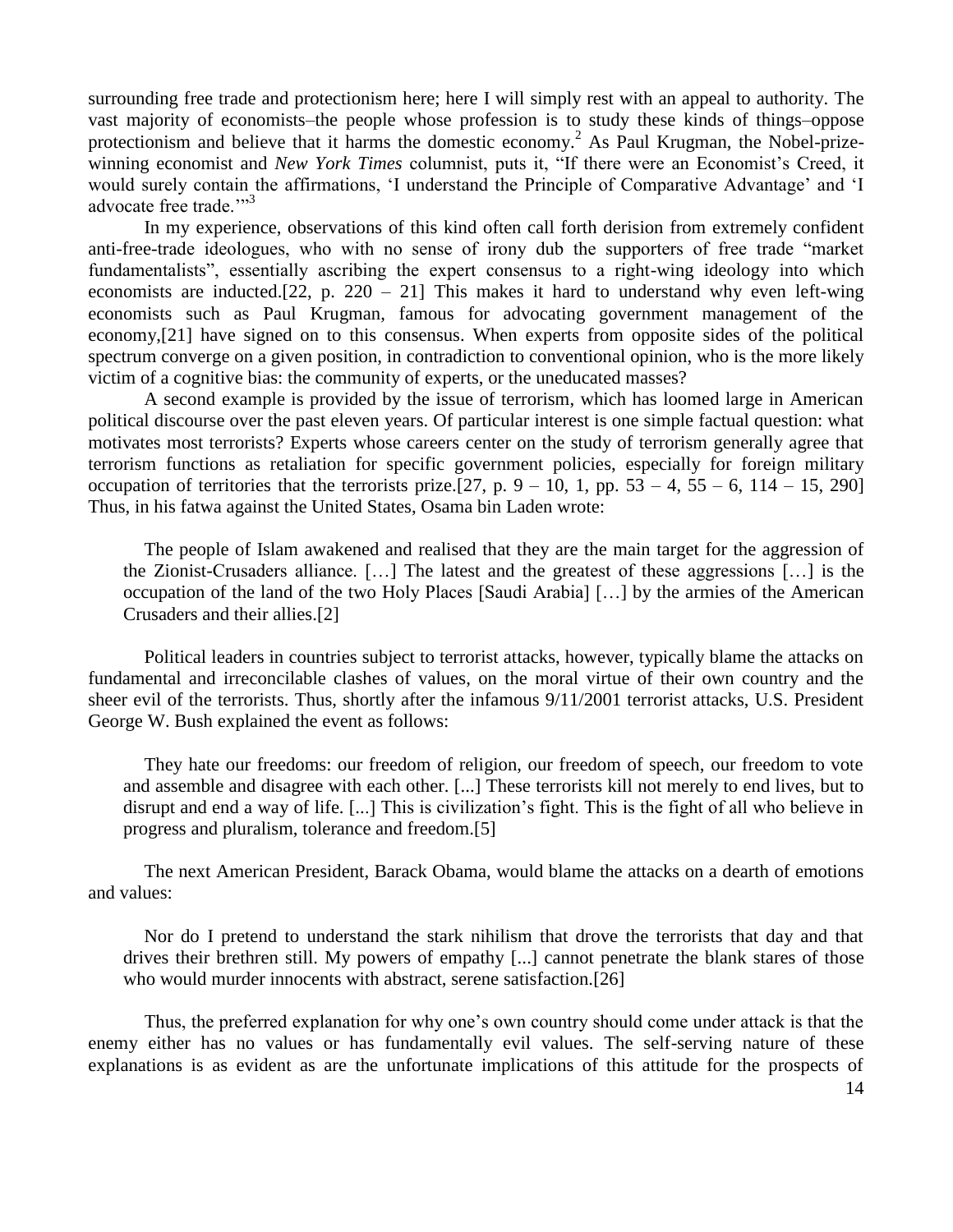resolving international conflicts peacefully.

The cases of protectionism and terrorism are simply two illustrations of a general problem. Even when experts know the answer to a political question, that knowledge will not help society if–as is often the case–lay people and political leaders stubbornly ignore what the experts know.

## *2.3. Descriptive Social Theory: The Limits of Expertise*

In light of the ignorance of typical political leaders and members of the general public, we might be tempted by the idea of *rule by experts*, as in Plato's Republic.[28] [4] Unfortunately, when it comes to descriptive social theory, even the experts' knowledge is unimpressive, as demonstrated recently by the social psychologist Phillip Tetlock. Tetlock conducted a fifteen-year study in which he collected tens of thousands of predictions from hundreds of political experts concerning matters within their areas of expertise (for example, would the economy slide into recession, would the Soviet Union survive, who would win the next Presidential election, and so on). Tetlock's finding, in brief, was that the best experts did only slightly better than chance at predicting outcomes. When asked to assign probabilities to their predictions, experts proved systematically overconfident; for example, events predicted with 100% confidence happened less than 80% of the time. [34, p.  $49 - 55$ ]

What the experts *were* good at was rationalizing their failures. Tetlock lists a number of beliefsystem defenses commonly offered by experts to insulate their core beliefs from disconfirmation by failed predictions. Experts would often claim that their underlying beliefs were not disconfirmed, because their prediction *almost* came true, because the prediction failed due to sheer bad luck, because they were only off on the timing (the predicted event was still going to occur in the future), because a policy failed to produce the anticipated effects only because it was poorly implemented, and so on. Tetlock noted that no one ever explained away their *successful* predictions in analogous ways. No one ever said that a successful prediction failed to support their underlying beliefs because the prediction almost failed, because it came true due to sheer luck, or because a policy produced the expected effects only due to poor implementation.

Tetlock could only study the accuracy of certain kinds of beliefs–predictions that would, within a fixed time frame, be definitively settled. For instance, one can objectively test experts' reliability in predicting the outcomes of elections. There are many other beliefs that could not be tested. We cannot test predictions with indefinite or extremely long time frames, such as "the world will one day run out of oil" or "the European Union will collapse in 200 years". We cannot test vague or subjective predictions, such as "the next President will be worse than the current one". We cannot test claims that refer to unobservable events, as in "the economic stimulus will make the recession longer *than it would otherwise be*". And other claims are very difficult to resolve for a variety of reasons, such as "World War II was chiefly caused by resentment over the Treaty of Versailles" or "an anarcho-syndicalist society would be superior to any governmental society".

Might it be that experts have highly reliable beliefs about these untestable matters? There is no reason to think so. Typically, if a person proves unreliable whenever you actually test that person's claims, it is reasonable to assume that that person is also unreliable with regard to the claims you did not test. If anything, the untestable claims would seem *harder* to get right, due to large elements of subjectivity and the difficulty of learning to calibrate one's judgments over time. Thus, experts are probably even less reliable when it comes to these untestable matters.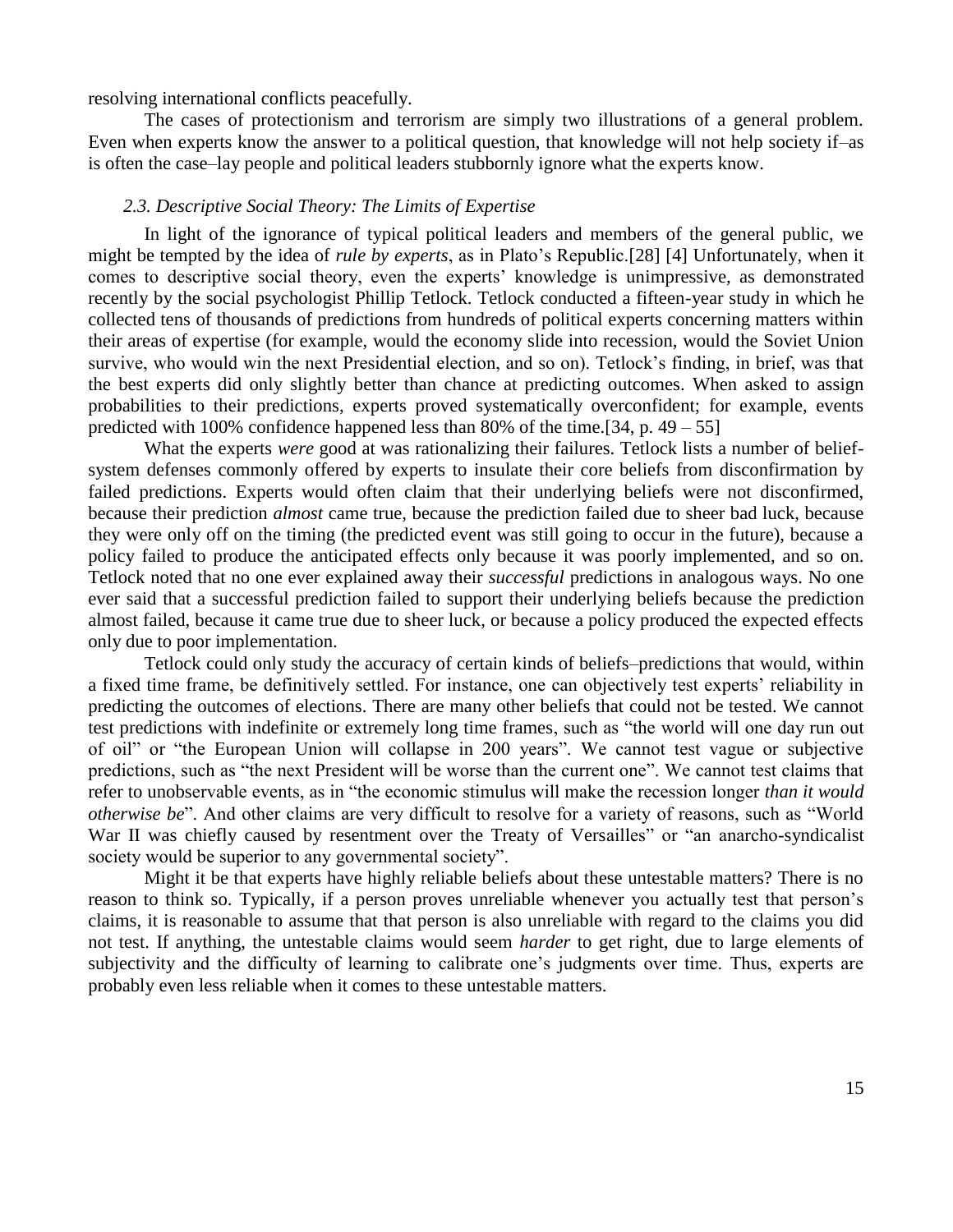## *2.4. Evaluative Knowledge*

He final type of knowledge we need for political decisionmaking falls under the purview of philosophers: evaluative knowledge. This type of knowledge, too, is difficult to test; indeed, it may be impossible in principle to test. (I of course do not refer to testing whether some policy has desired outcomes, but testing whether an outcome counts as good, just, or the like.) How reliable are we with regard to these questions?

There is no generally accepted theory–either among ordinary people or among experts–for any of the central evaluative categories of moral or political philosophy. There is no generally accepted theory of the good, the right, justice, authority, human rights, equality, or liberty. Thus, while philosophers generally agree that there is *some* sense in which equality is an important political value, they cannot agree upon what this means. Does it mean a social system should strive to equalize wealth or opportunities? Does it mean merely that a social system should give equal consideration to each person's interests? Or that a social system should recognize the same rights for everyone? Likewise, while everyone agrees that society must pursue justice, we cannot agree upon such basic questions as whether justice requires retribution for wrongdoing and whether it requires giving priority to the leastadvantaged members of society. Most philosophers endorse the notion of human rights, though the most prominent systematic moral theory, utilitarianism, rejects the idea. Among those who believe in rights, there are fundamental disagreements over what rights there are and who has them. The sheer prevalence of disagreement in political philosophy establishes that human beings–even the most educated, intelligent, and epistemically well-positioned experts–are highly unreliable about political philosophy.

We may be tempted to argue that while *other* people are unreliable about evaluative questions, we ourselves have the correct values. We could bolster this contention with philosophical arguments– exactly the sort of philosophical arguments that philosophers present in books and articles in the ethics and political philosophy journals. Of course, I cannot refute this sort of contention, since to do so would require a series of philosophical articles refuting almost every argument in the ethics and political philosophy literature. Nevertheless, I would suggest that we ought to be very suspicious of any attempt to treat ourselves as special, solely on the grounds of the sort of arguments that regularly appear in the philosophical literature and that convince only a minority of experts. One could say, for instance, that one's own political views are unusually reliable, because they would be endorsed by parties deliberating behind the "veil of ignorance" (to invoke a Rawlsian methodology).[29] This would be to appeal to a form of argument that only some experts find convincing, and other experts could appeal to other forms of argument leading to varying conclusions. If we have no independent reason to expect our own philosophical judgment to be superior to that of other experts (for instance, we are not evidently more intelligent, informed, or rational than others), then we should assume that we ourselves are subject to the same factors, whatever they may be, that render others unreliable in the realm of political philosophy.

### *2.5. What We Know*

I do not deny that we have important political knowledge. I think we know that slavery is unjust, that democracy is superior to dictatorship, that torture is almost always wrong, that free markets work better than communist planning. Each of these is an extremely important piece of knowledge; each has rendered human beings vastly better off today than they were in the past. My point has simply been that our political knowledge is very limited. There are a great many things we do not know that people often act as though they knew. People often vociferously defend a policy while having no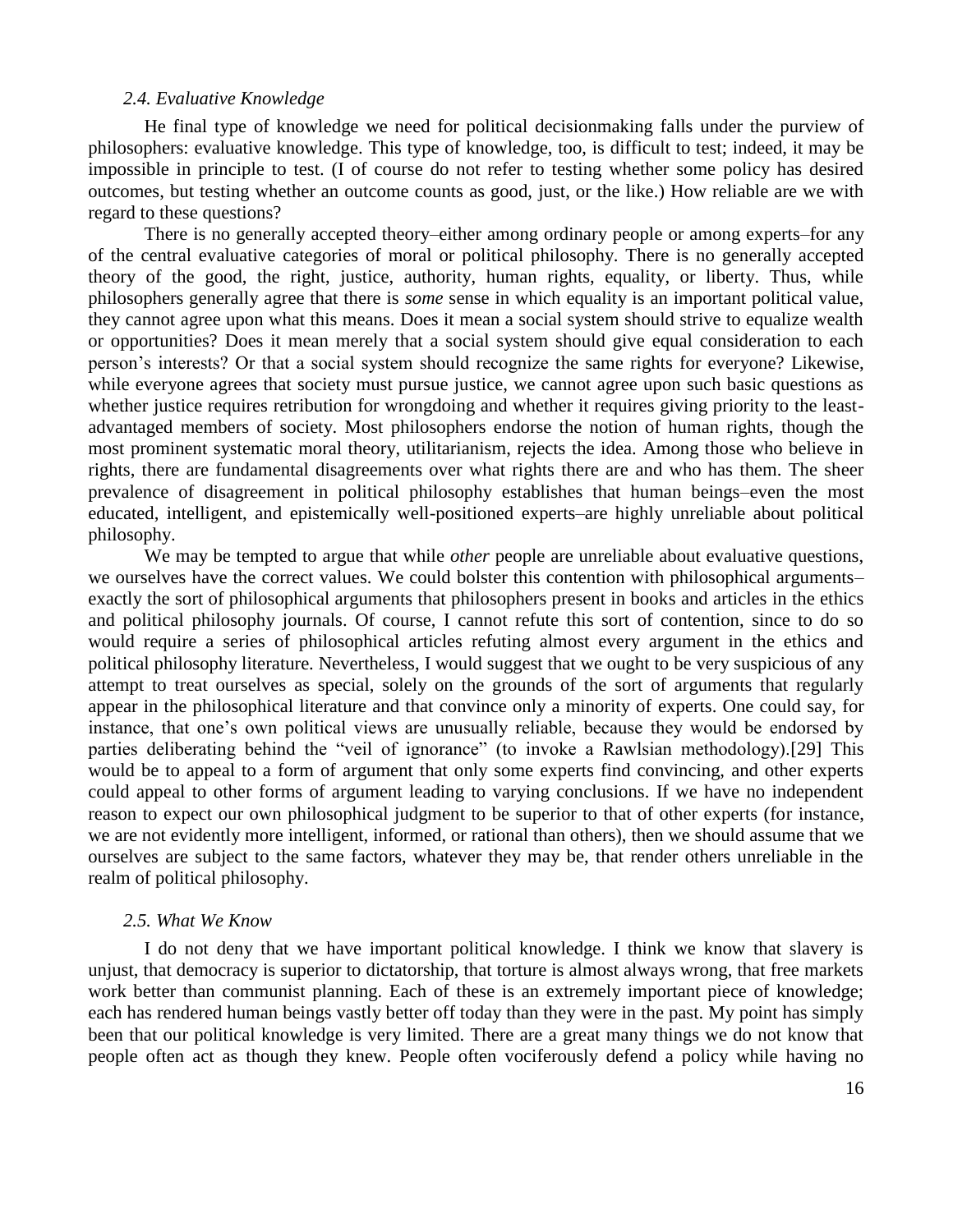awareness of the literature on the subject. We often boldly predict the future, or vote on the basis of our predictions, in areas where the future is really unpredictable. We defend ideological positions on the basis of vague and controversial evaluative assertions. Experts, leaders, and lay people know something about politics, but not nearly as much as they think they do.

How can we recognize genuine political knowledge? I cannot offer a precise or complete answer to this question. Nevertheless, we can identify some general tendencies. Genuine political knowledge tends to be:

- 1. *Simple.* For example, "Demand curves slope downward." The more complicated a theory is, the more ways there are for it to go wrong.
- 2. *Accepted by experts*. For example, there is a broad consensus in economics that protectionism is undesirable. If a theory is well-justified, then the great majority of reasonable and intelligent people will usually come to accept the theory, once they understand the arguments for it.
- 3. *Non-ideological*. Theories that have an ideological flavor and that call forth strong emotions tend to be pseudo-knowledge–for example, the theory that behavioral differences between men and women are entirely due to socialization. Reality is unlikely to conform to ideology.
- 4. *Weak.* For instance, we do not know that free markets are always perfectly efficient. We can say only that free markets are *usually approximately* efficient.
- 5. *Specific and concrete.* We can be much more confident in a concrete claim such as "Ted Bundy's murders were wrong" than in an abstract theory such as "It is always wrong to initiate violence against another person."
- 6. *Supported by appropriate evidence*. For example, the claim "violent entertainment increases violent crime" cannot be known without empirical evidence. In this case, a study based on a large, random sample would be appropriate, rather than, say, a few anecdotes.
- 7. *Undefeated by counter-evidence.* If there is a large quantity of evidence against P, or if one does not know whether there is such counter-evidence, then one does not know that P. For example, if one has read several studies supporting gun control while having read none of the literature on the other side, then one cannot claim to know whether gun control is desirable.

Consider now the claim that democracy is better than dictatorship. This claim fares reasonably well with respect to the above list. It is a reasonably simple idea. Virtually all experts in political theory accept it. It is supported by a good deal of experience with democracies and dictatorships.[31, ch. 6.] And there is little or no counter-evidence. Admittedly, the claim fares poorly on some items: it is a fairly ideological, strong, general claim. As this case illustrates, genuine knowledge does not always exhibit all of the above characteristics; nevertheless, there is some tendency to find each of those characteristics in a genuine item of knowledge.

# **3. Why Don't We Know?**

# *3.1. Rational Ignorance and Irrationality*

Most of the time, people are instrumentally rational. That is, they make only those choices for which the benefits exceed the costs (according to their own values and assessments of the probabilities). Therefore, we should expect people to be politically knowledgeable only if the benefits of political knowledge exceed the costs.

The benefits of political knowledge are dubious. For the overwhelming majority of individuals, political knowledge makes no practical difference to how their lives go, since the probability of their causing a change in public policy is approximately zero. Only if one places intrinsic value on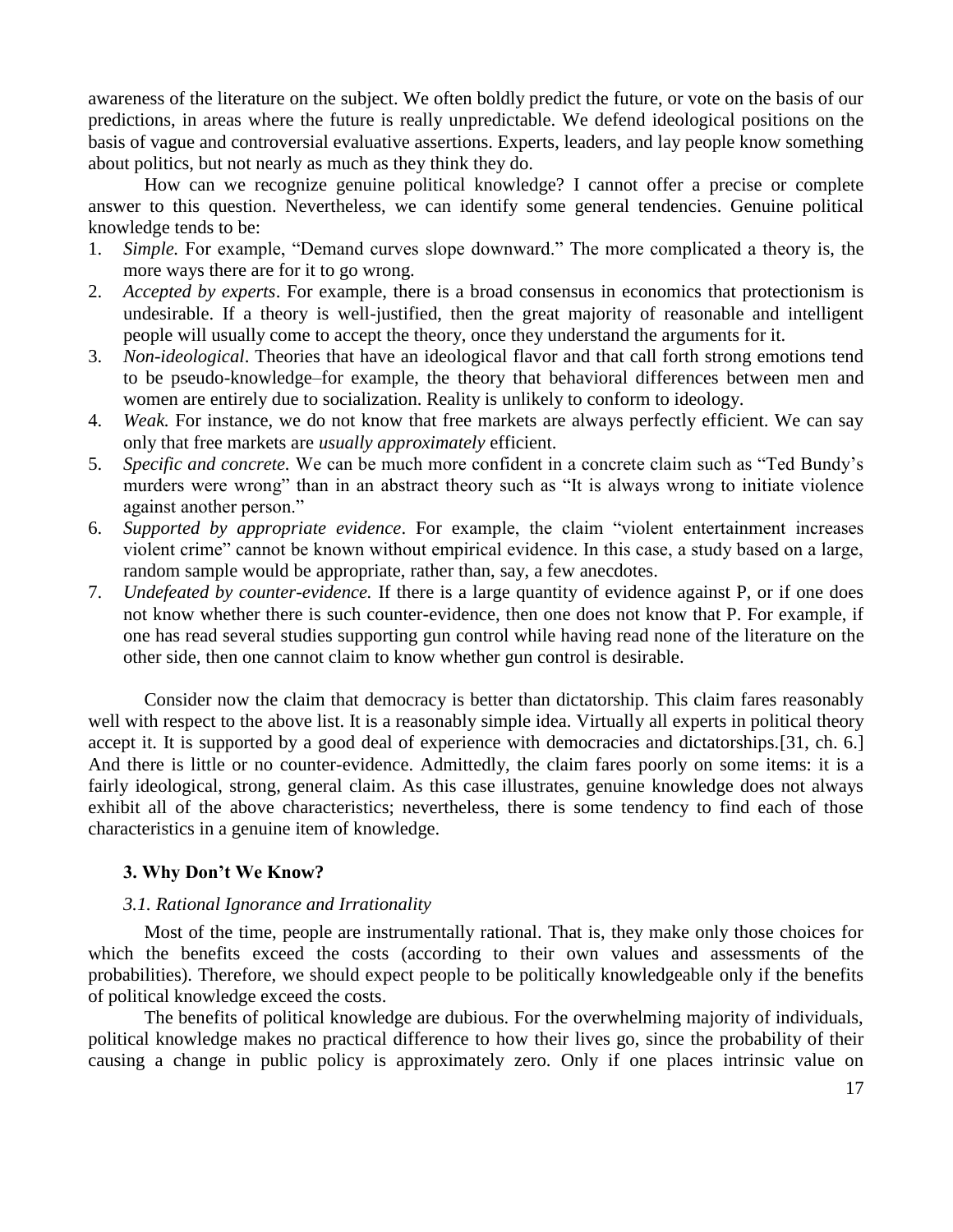knowledge can one anticipate any non-negligible reward from pursuing political knowledge.

The costs of political knowledge, however, can be enormous, beginning with the costs in sheer time and effort. One must look up government officials, read about their voting records, read about the bills they voted on, and read background facts and arguments about numerous individual political issues. In most cases, becoming informed about individual issues requires difficult and tedious reading in the academic literature. If one spent every waking moment on such research, one might then be wellinformed about most of the prominent issues.

There is a second, less tangible cost. Acquisition of the most important items of political knowledge–such as knowledge of whether gun control laws are good, whether capital punishment is just, or whether fiscal stimulus helps the economy–requires careful cultivation of habits of epistemic *rationality*. One must work at identifying and overcoming one's biases. One must seek out information and arguments that run contrary to one's existing opinions, and strive to listen to these arguments with an open mind. Often, rationality demands that one admit that one's former opinions were wrong, or that one simply does not know the answers to important questions. If one is committed to rationality, one's desires will often be frustrated, as one cannot simply believe what one wants to believe.

All of this leads to the following rough reasoning:

- 1. People act only when the benefits exceed the costs.
- 2. The benefits of acquiring political knowledge are minimal.
- 3. The costs of acquiring political knowledge are substantial.
- 4. Therefore, people will not acquire political knowledge.

Of course, this greatly simplifies matters. Sometimes people are instrumentally irrational; some people may attach high intrinsic value to political knowledge; and a few (such as prominent politicians and wealthy campaign donors) have a serious chance of altering public policy. Despite these exceptions, I think the above reasoning provides a basic insight into the low levels of political knowledge found among the public. $4$ 

What about the political leaders and campaign donors who, as I have suggested, really can influence public policy–do they have strong incentives to acquire political knowledge? Yes and no. They have strong incentives to find out which policies are *in their interests* to promote. A politician may have strong motives to discover which positions are popular among voters and campaign contributors. But this is quite a different matter from discovering which policies are truly best. Suppose, for example, that immigration restrictions are unjust and harm the domestic economy, but that most voters support them.<sup>5</sup> A politician who endeavors to repeal immigration restrictions can, if successful, look forward to slightly increased prosperity for his country, as well as a more just world– but perhaps at the price of losing his job. A vote to repeal immigration restrictions is very unlikely to pay off in self-interested terms. Knowing this, a politician has little incentive to find out whether immigration restrictions are unjust or harmful in the first place.

#### *3.2. Who Cares about the Good of Society?*

Those with strong political opinions, including voters, activists, pundits, and political leaders, typically think of themselves as working for admirable causes–social justice, the welfare of society, moral virtue, and so on. Most see the promotion of their own ideologies as part of a noble and selfless pursuit. This is true of people in all corners of the political world, whether conservative or liberal, socialist or anarchist. I suspect, however, that this is mostly a self-serving delusion. Very few people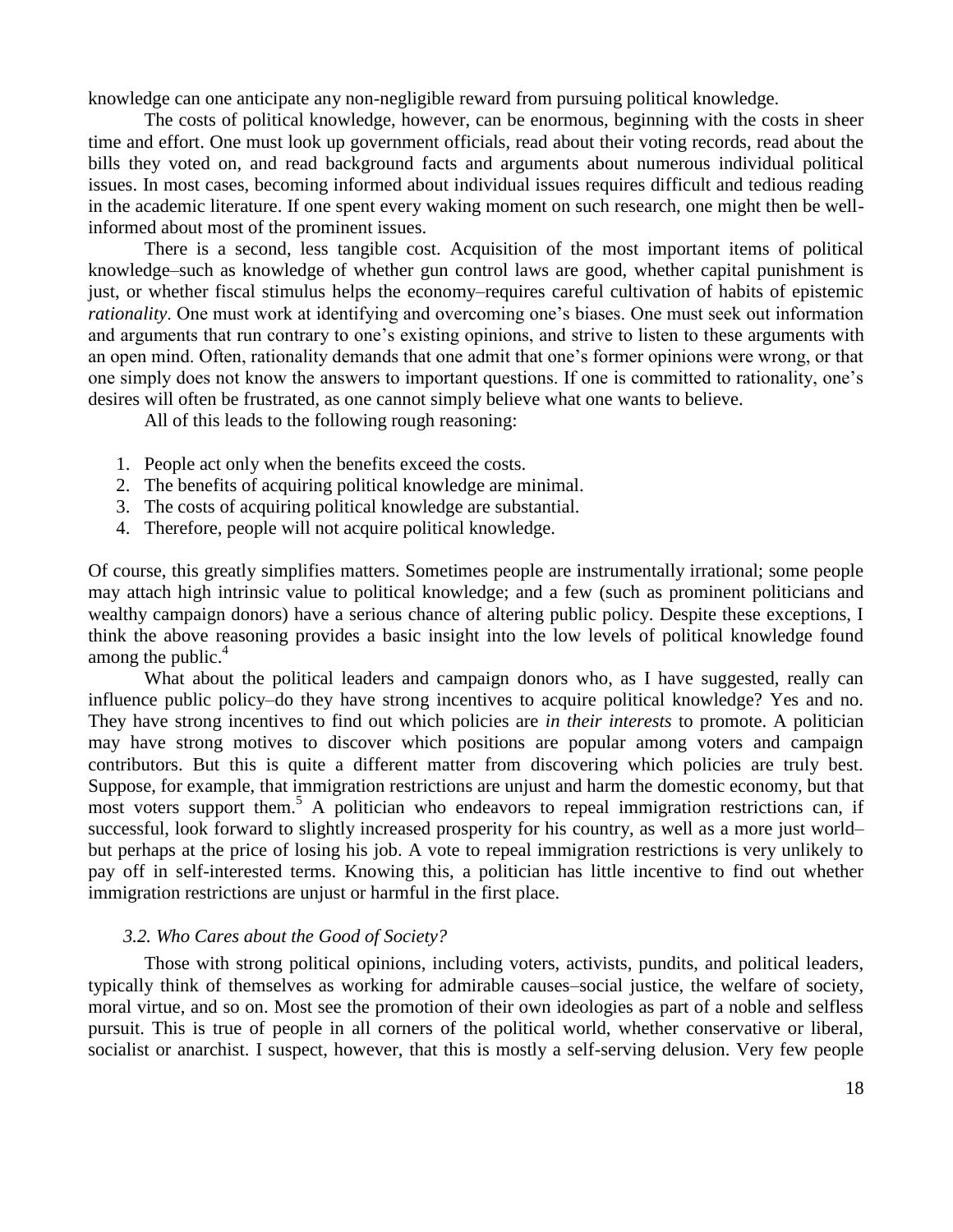care very much about social justice, the good of society, and the like. Nearly everyone cares about these things a little bit, and a few people care about them a great deal. But most of those who think of themselves as deeply moved by high ideals are not in fact so moved.

This may seem a surprising claim. How can one explain those who devote their lives to public service? Or the activists who spend most of their free time sending out messages promoting a cause, organizing protests, and so on? I suggest that these individuals are chiefly moved, not by a desire for some noble ideal, but by a desire *to perceive themselves as working for* the noble ideal–not, for example, by a desire for justice, but by a desire to see themselves as promoting justice. These two potential desires are closely related, and at first glance one might think them practically indistinguishable: if I want to see myself as working for justice, what I have to do is work for justice; but this is the same thing I will do if I simply want justice.

But there is at least one way of distinguishing the desire for X from the desire to perceive oneself as promoting X. This is to observe the subject's efforts at finding out what promotes X. The basic insight here is that the desire [to perceive oneself as promoting  $X$ ] is satisfied as long as one does something that *one believes* will promote X, whereas the desire for X will be satisfied only if one successfully promotes X. Thus, only the person seeking X itself needs accurate beliefs about what promotes X; one who merely desires the sense of promoting X needs *strong* beliefs (so that she will have a strong sense of promoting X) but not necessarily *true* beliefs on this score.

So, on the assumption that people are instrumentally rational, we can make the following theoretical predictions. If people are seeking high ideals such as justice or the good of society, then they will work hard at figuring out what in fact promotes those ideals and will seek out information to correct any errors in their assumptions about what promotes their ideals, since mistaken beliefs on this score could lead to all of their efforts being wasted. If, on the other hand, people seek the mere *sense* of promoting high ideals, then they will exercise little care in adopting beliefs about what promotes their ideals, and they will avoid gathering information that might undermine those beliefs. They will adopt habits that lead to their having strong beliefs that are very difficult to overturn.

Which hypothesis better matches our observations? It seems to me that most people who expend a great deal of effort promoting political causes expend very *little* effort attempting to make sure their beliefs are correct. They tend to hold very strong beliefs that they are very reluctant to reconsider. When presented with new information conflicting with their existing beliefs, these individuals are much more likely to react with anger, as one under attack, than with gratitude. Admittedly, these impressions are anecdotal. But I frankly think that my experience here is so common that very few will dispute these observations. The evidence thus suggests that politically committed people are motivated more by a desire for a sense of promoting political ideals than by a desire for those ideals themselves.

### *3.3. Social Theory Is Harder than You Think*

There is another reason why human beings are terrible at figuring out political issues: it is a lot harder to figure things out than it appears. This is true of nearly all fields of inquiry, though some fields (not including politics) have developed disciplines for thinking in reliable ways.

Let me give a few examples. From ancient Greece through the middle ages, the received view in (what then passed for) science was that the physical world was composed of four elements: earth, air, fire, and water. The received medical theory was that diseases were caused by imbalances among the four bodily fluids, namely, black bile, yellow bile, blood, and phlegm. For instance, a fever was caused by an excess of blood, which therefore needed to be treated by draining the patient's blood. The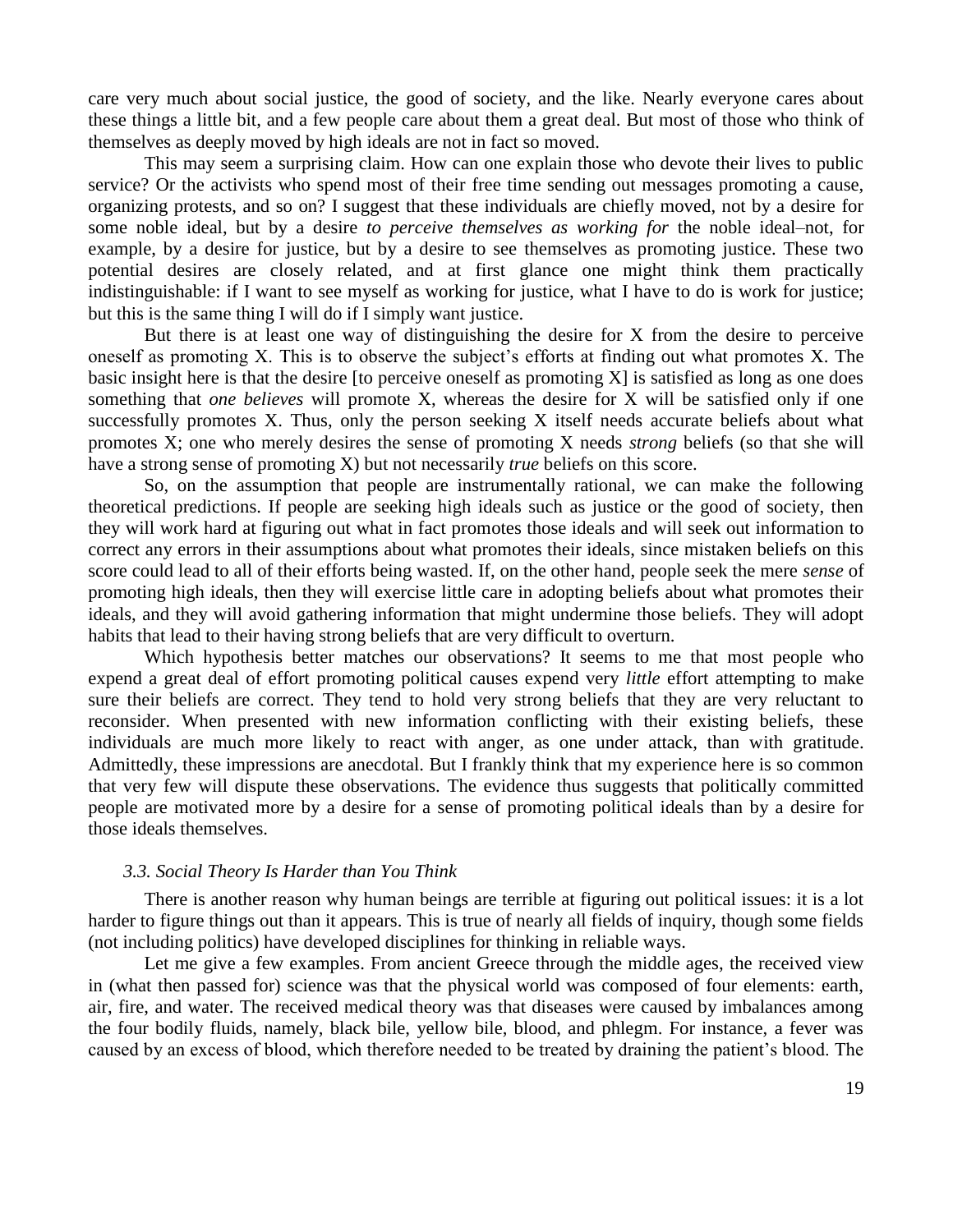ancient and medieval theory of the cosmos located the Earth at the center with the sun and planets orbiting the Earth. The fixed stars were points of light on a large spherical shell encompassing the sun, Earth, and planets.

We now know that all of these theories are utterly wrong, not even close to the truth. Yet all were widely accepted by the experts for centuries. These are just a few examples; the student of the history of ideas will find many more. Over human history, the overwhelming majority of theories that we have come up with to explain our world have later been proven false.<sup>6</sup>

This might seem puzzling at first glance. It is no surprise that we are *sometimes* wrong; we could not expect infallibility. But unless we were actively *trying* to get things wrong, how could we manage so systematically to avoid hitting on the truth?

There is a basic philosophical explanation, which begins with the fact that the number of possible theories of any given phenomenon is enormous, if not infinite. Of these, all but one are false. So given just the information that T is a theory, the probability that T is correct is approximately zero. However, naive thinkers have often failed to realize this, because the theories that a typical human being can think of to explain a given phenomenon (and that will seem plausible to that person) are typically very few in number. It is not that we consider the truth and reject it; in the overwhelming majority of cases, when we first start thinking about how to explain some phenomenon, the truth is not even among the options considered. The ancient Greeks, for example, did not reject quantum mechanics; they just did not and could not have considered it.

That is one basic reason for human unreliability. Another factor is the widespread phenomenon of *confirmation bias*: when we think about a hypothesis, our natural tendency is to look for evidence supporting the hypothesis, not to look for ways of *falsifying* it.<sup>7</sup> A theory that starts out seeming somewhat plausible can come to seem more and more incontrovertible, as we collect supporting evidence and overlook disconfirmations. When we add the fact that in most theoretical questions, people are motivated more by the desire to find some belief to cling to than by a desire for the truth, the chances of winding up with erroneous beliefs are all that much higher.

Fortunately, modern science has evolved techniques for greatly improving our reliability. We now test hypotheses experimentally, making serious and explicit efforts at falsification. But when it comes to political ideology, no such techniques have been developed. The political realm often seems impervious to scientific reasoning, with the result that our political theorizing is about as reliable as all theorizing was before the advent of modern science.

Why can't we apply the methods that have been so successful in natural science to political questions? Some of the questions to which we need answers just seem in principle non-empirical. For instance, by what experiment can we test whether justice demands that society redistribute wealth from the rich to the poor? Other questions are difficult to investigate because of the unavailability of controlled experiments. If we want to test whether fiscal stimulus cures recessions, we cannot prepare two identical societies, with identical recessions, and then apply fiscal stimulus in one society but not the other. Nor can we take a large collection of societies with recessions and randomly assign half to receive fiscal stimulus and half to receive no fiscal stimulus. Social scientists do not have the power to experiment with societies as natural scientists can experiment with inanimate objects in their laboratories. Finally, social phenomena are *vastly* more complex than the phenomena studied by physicists and chemists. Societies contain thousands or millions of individual human beings interacting with each other in myriad complex ways. And each of these human beings is himself an extremely complex entity, much more complex than the typical inanimate object.

As an example of the relative tractability of inanimate behavior, in the seventeenth century, Johannes Kepler, by examining data on the observed positions of planets in the night sky, was able to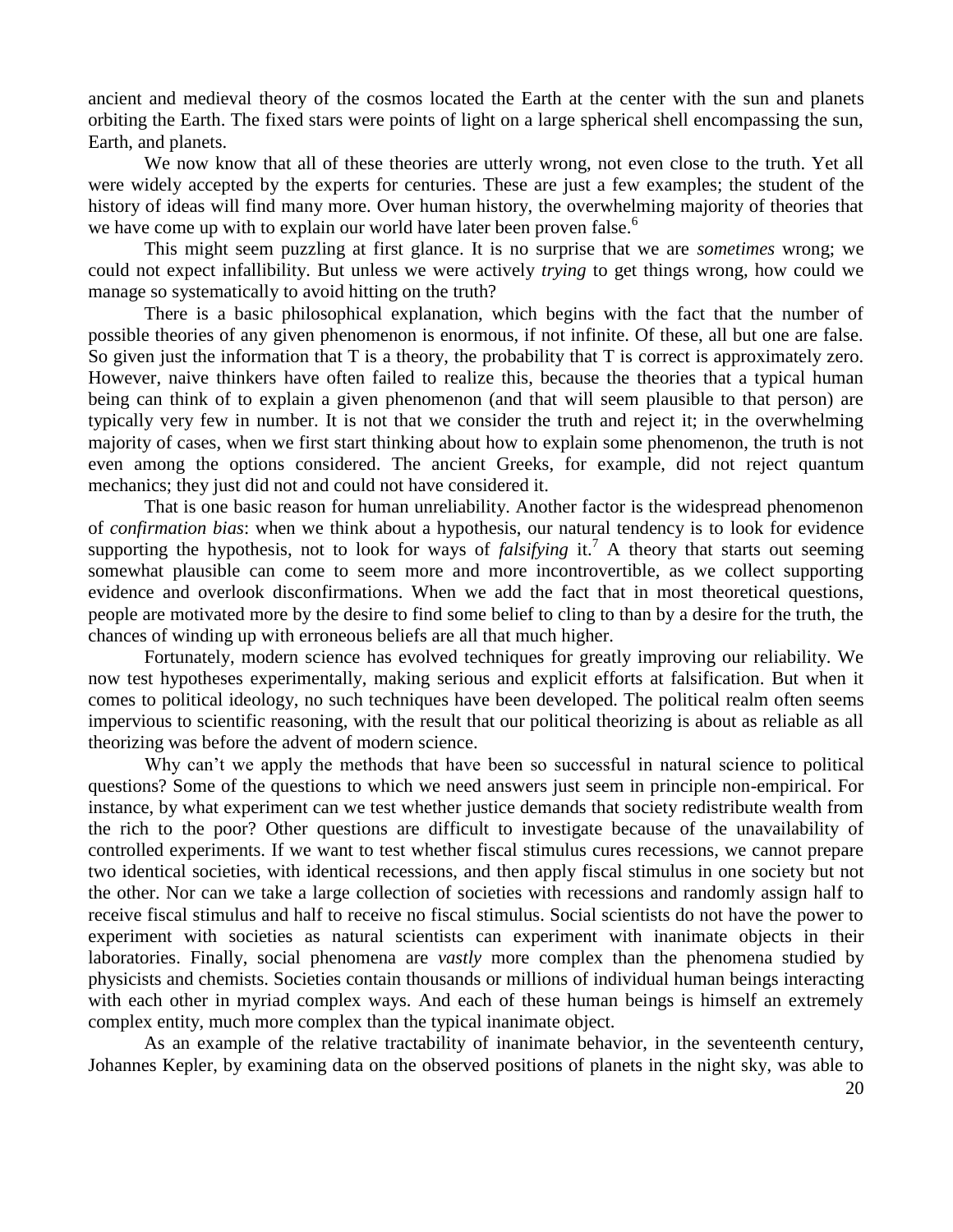induce three simple mathematical laws regarding the orbits of the planets:

- 1. The orbit of every planet is an ellipse with the Sun at one focus.
- 2. A line joining a planet and the Sun sweeps out equal areas during equal intervals of time.
- 3. The square of the orbital period of a planet is proportional to the cube of the semi-major axis of its orbit.

Why have we not, similarly, discovered the simple mathematical laws of human behavior? Probably because there *are no* such laws. Generalizations about human behavior almost always contain "ceteris paribus" clauses. Almost any factor influencing our behavior can be amplified or moderated by numerous other factors. When we move to the behavior of an entire society, matters are only that much more complicated. If there are laws of social evolution, they are no doubt incredibly complex.

We might hope that social theorists who make mistaken predictions will be suitably chastened by reality and will thus correct their underlying theories. But as Tetlock found, this rarely happens; most experts prefer to explain away their errors in ways that preserve the experts' theoretical beliefs. We might be tempted to dismiss these explanations as mere rationalizations. The problem is that we usually cannot *prove*, in any given case, that the explanation is not actually correct. It might in fact be *true* that a prediction almost came true, and that the expert's underlying theory is still basically correct despite a failed prediction. A policy's failure to produce expected results might really be due to poor implementation, or sheer bad luck. In the social world, nothing that happens ever provides an ideal test of anyone's theory. Thus, it is hard to prove that a given ideologue is actually being irrational in refusing to revise his beliefs; most often, it is a judgment call.

# **4. Practical Lessons**

If, as I have suggested, political knowledge is very limited and political actors are seldom motivated chiefly by political ideals, what ought we to do? It might seem that no specific political recommendations can be derived, because for any policy we might recommend as a response to political ignorance, we ourselves will be ignorant as to the value of that policy. This would be true if my thesis were a radical, "philosophical" skepticism, according to which no one possesses any politically relevant knowledge whatsoever. Fortunately, however, we are not *completely* ignorant, and we can derive some plausible recommendations for political agents.

# *4.1. Don't Vote*

In modern democracies, election seasons are often accompanied by public-service campaigns designed to encourage citizens to turn up at the polls and vote; regardless of one's political leanings, it seems, it is important that one votes for *something*. In some countries, governments go so far as to legally require voting.

These campaigns are a terrible idea. Most voters have no idea what is going on–they may not even know who their leaders are, and certainly do not know who is the best candidate. Imagine that someone asks you for directions to a local restaurant. If you have no idea where the restaurant is, you should not make it up. You should not tell the person some guess that seems sort of plausible to you. You should tell them you don't know and let them get directions from someone more knowledgeable.

Ignorant voting is even worse than ignorant giving of directions, because voting is an exercise of political power (albeit a very small one)–to vote for a policy is not only to make a recommendation, but to request that the policy be *imposed on others by force*. Collectively, the majority imposes policies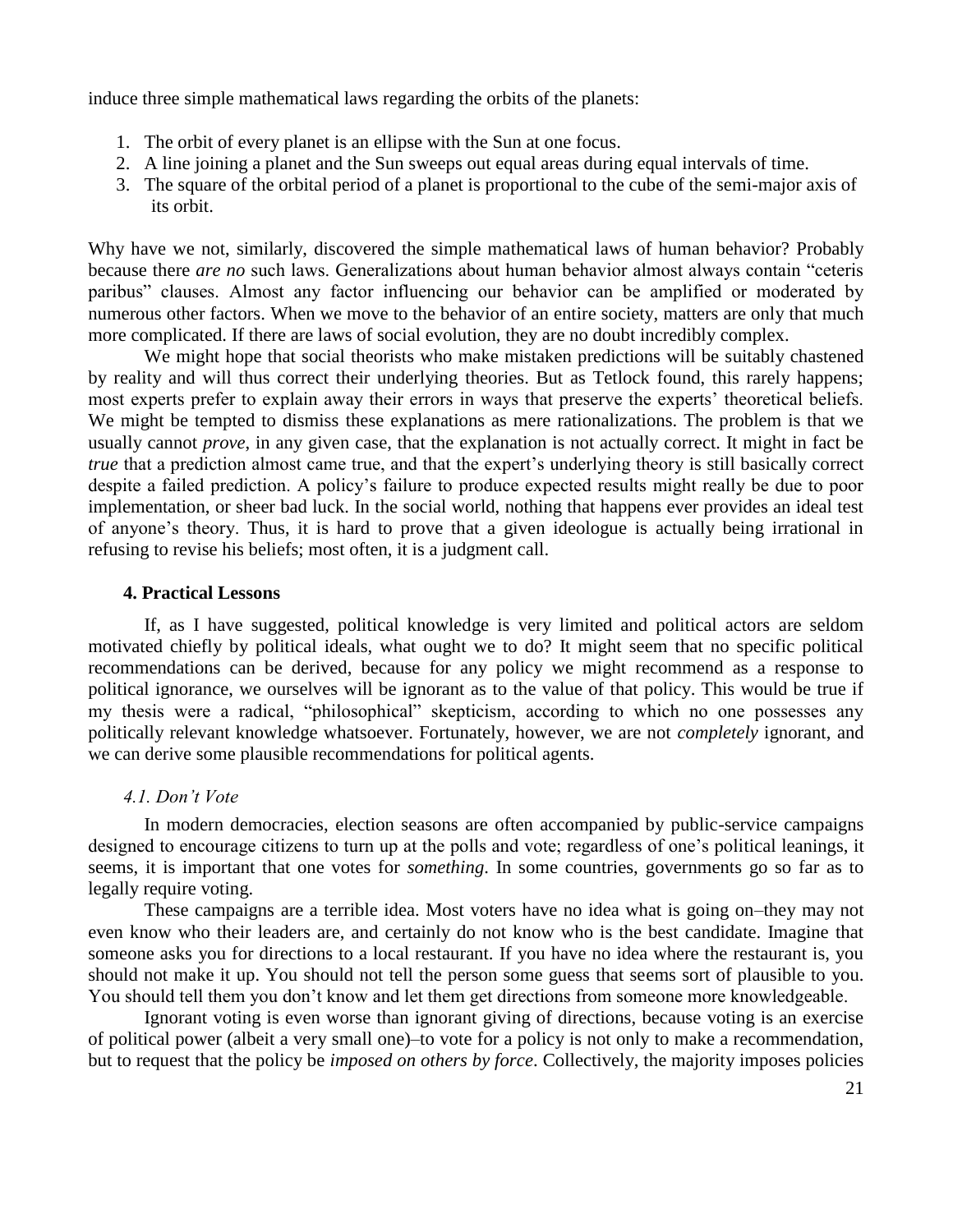or personnel choices on the rest of society. To be justified in participating in any such imposition, one must have some strong justification for thinking that the policy or personnel choice is beneficial. This justification is almost always lacking for the great majority of voters. In the great majority of cases, therefore, voting not only fails to qualify as a civic duty; it is positively immoral.

One might suggest that citizens have an obligation to become informed, and *then* vote. But becoming sufficiently informed to know who is the best candidate in a given election is typically extremely difficult. Indeed, it is not implausible to think that for most people and most elections, the task is actually impossible–no matter how much they study, most voters still will not *know* who the best candidate is, and may not even attain a reasonably high-probability guess. Even if it is not impossible, discovering who is the best candidate is clearly very onerous. It is therefore unreasonable to demand that an individual undertake the enormous costs of acquiring this knowledge, merely to secure a probability of, say, one in ten million of producing a modest benefit for society.

In short, it is most plausible to say that individuals have no obligation to vote, and that if they are ill-informed (as nearly all citizens are), they are obligated *not* to vote.<sup>8</sup>

### *4.2. Neglect Social Problems*

Society suffers from innumerable problems which the government is regularly called upon to solve. In light of widespread political ignorance, however, in most cases the government is better advised to do nothing than to attempt to solve the problem. Consider for example the problem of recreational drug use, which leads to health problems, addiction, and general deterioration of the lives of drug users and their families. Perhaps there is something government could do to solve the problem. But given the ignorance of political leaders, activists, and the public, a government *attempt* to solve the problem is unlikely to succeed.

Now, one might think that, if we were *completely* ignorant, our policies would be as likely to increase as to reduce the problem; but as long as we have *some* relevant knowledge and understanding, and we are aiming at a reduction in the problem, we should be at least slightly more likely to alleviate the problem than to exacerbate it. Thus, even if the government does not *know* what will solve or alleviate the problem, the government can and should at least make an educated guess, and then implement that guess.

There are at least four reasons why this is wrong. First, any government policy that imposes requirements or prohibitions on citizens automatically has certain costs. One cost is the reduction of citizens' freedom. Another is the suffering on the part of those who violate the law and are subsequently punished by the legal system. A third is the monetary cost involved in implementing the policy. Thus, in the case of laws against recreational drug use, individuals are denied the freedom to do as they wish with their own bodies; those who violate the laws and are caught suffer for months or years in prison; and all taxpayers suffer the costs of enforcing the drug laws.

Second, there is a kind of moral presumption against coercive interventions. Laws are commands backed up by threats of coercive imposition of harm on those who disobey them. Harmful coercion against an individual generally requires some clear justification. One is not justified in coercively harming a person on the grounds that the person has violated a command that one merely *guesses* has some social benefit. If it is not reasonably clear that the expected benefits of a policy significantly outweigh the expected costs, then one cannot justly use force to impose that policy on the rest of society.

A third, related point is that when the state *actively intervenes* in society–for example, by issuing commands and coercively harming those who disobey its commands–the state then becomes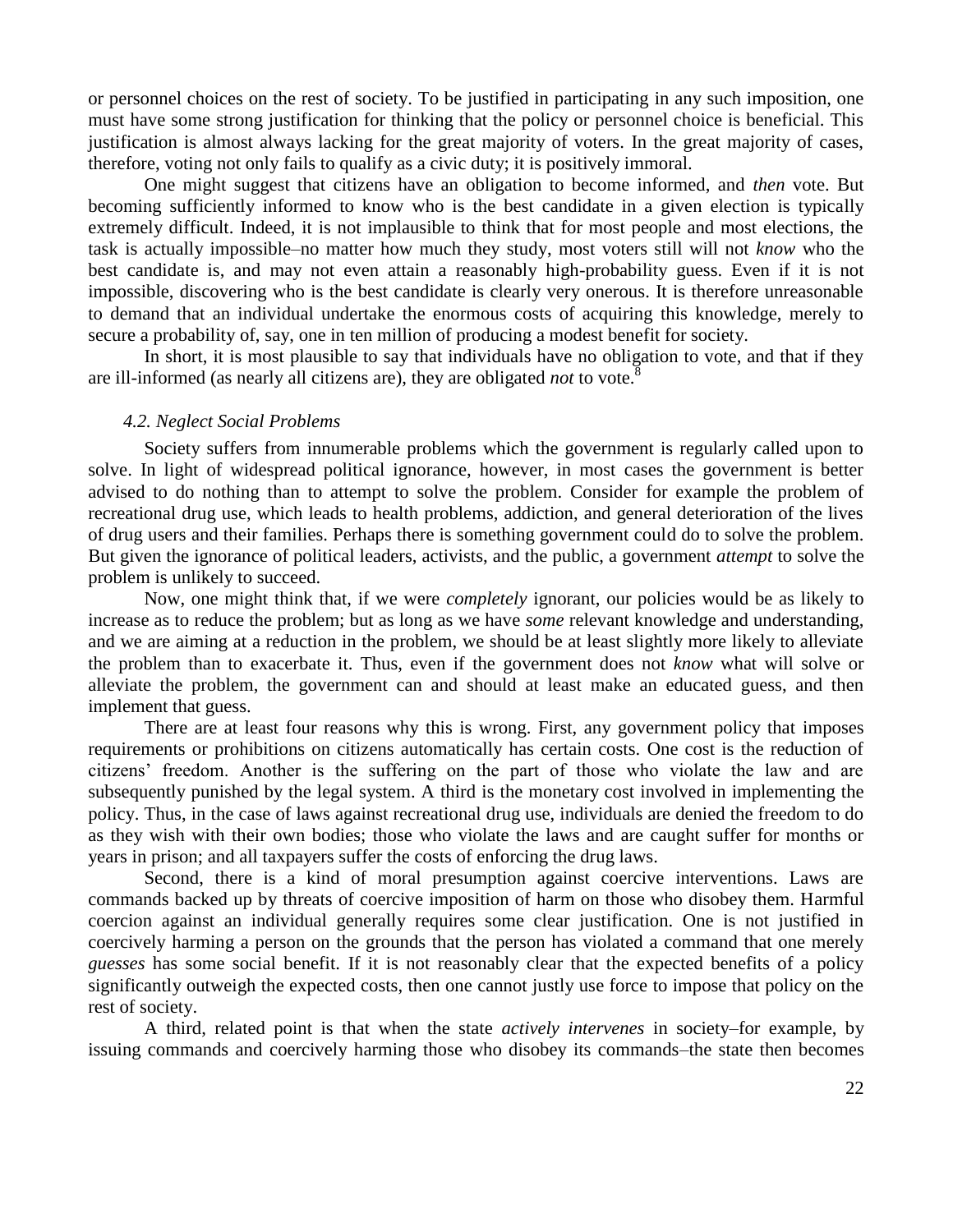responsible for any resulting harms, in a way that the state would not be responsible for harms that it merely (through lack of knowledge) fails to prevent. Imagine that I see a woman at a bus stop opening a bottle of pills, obviously about to take one. Before I decide to snatch the pills away from her and throw them into the sewer drain, I had better be very certain that the pills are actually something harmful. If it turns out that I have taken away a medication that the woman needed to forestall a heart attack, I will be responsible for the results. On the other hand, if, due to uncertainty as to the nature of the drugs, I decide to leave the woman alone, and it later turns out that she was swallowing poison, I will *not* thereby be responsible for her death. For this reason, intervention faces a higher burden of proof than nonintervention. Similarly, if, due to uncertainty as to the effects of anti-drug laws, the government were to simply leave drug users alone, the government would not thereby be responsible for the harms that drug users inflict upon themselves. But if the government maintains anti-drug laws, and these laws impose enormous cost on society, the government is morally responsible for those costs.

Fourth and finally, a policy made under conditions of extreme ignorance is not equally likely to be beneficial as harmful; it is much more likely to be harmful. The famous economist Ronald Coase, who edited the *Journal of Law and Economics* for eighteen years, was interviewed in 1997. Among other things, he reported that his journal had published a series of studies of the effects of regulations in various areas. When asked about which regulations were bad, Coase replied:

I can't remember one that's good. Regulation of transport, regulation of agriculture–agriculture is a, zoning is z. You know, you go from a to z, they are all bad. There were so many studies, and the result was quite universal: The effects were bad.[16]

How can this be? Even if we don't know much, shouldn't we at least create *some* net benefit *most* of the time?

It is here that we must recall the case of George Washington. Washington's doctors, ignorant of the germ theory of disease and lacking in antibiotics, had no chance of curing Washington's infection. The human body is a complex mechanism with parts that work together in specific ways. Nearly all things one might add to or take away from the body, and nearly all ways in which one might rearrange the parts of the body, will interfere with that mechanism. Indeed, almost all *large* changes in the body are *fatal*. Thus, given their state of ignorance, almost any treatment the former President's doctors prescribed could be expected to be harmful.

Society can be viewed as a vast mechanism, whose parts (individual human beings), like the parts of an organism, work together in extremely complex ways.<sup>9</sup> Perhaps, therefore, most possible interventions in society disrupt the functioning of that mechanism and thus are socially harmful. If the government does not know what it is doing, it is more likely to worsen than to improve matters.

Of course, I am not arguing that states should never intervene in society. Some interventions are clearly justified. For instance, prohibitions on murder, theft, and assault are justified. What differentiates these from, say, a prohibition on recreational drug use? A number of differences might be cited,<sup>10</sup> but what is most relevant to this paper is the difference in the state of our knowledge with respect to these prohibitions. We know that prohibitions on murder are beneficial–there are no real counter-arguments to the claim, and all experts agree. But one simply cannot claim to know that drug prohibition is beneficial; indeed, that claim is hotly disputed. Rather than recommending universal nonintervention, I am advocating a strong burden of proof for those who advocate legal demands or prohibitions. If the experts are divided on whether a government intervention is beneficial, it should generally be rejected.

The same lesson applies to many other controversial issues, such as gun control, fiscal stimulus,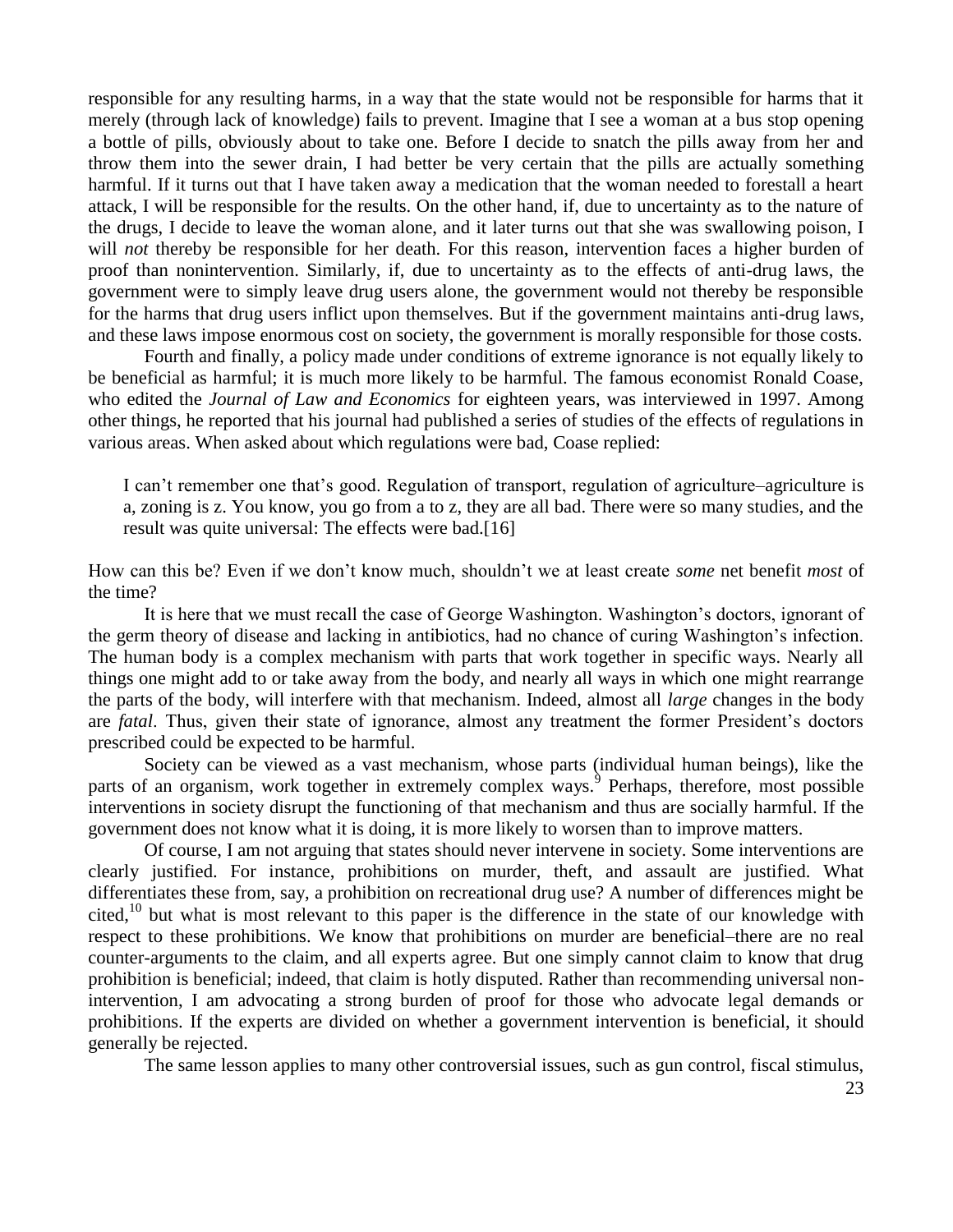the minimum wage, immigration, and so on. In each of these cases, the benefits of government intervention are at best controversial among the experts; in some cases, expert opinion opposes intervention. Thus, the government ought not to restrict gun ownership, attempt to stimulate the economy, mandate a minimum wage, or restrict immigration, any more than it ought to prohibit recreational drugs.

### *4.3. Weaken Democracy*

Democracy works well for issues whose answers are obvious–for instance, I would be entirely comfortable with putting the prohibition on murder up to a popular vote. Democracy is superior to dictatorship mainly because dictatorships have a tendency to do things that are obviously, uncontroversially bad–such as murdering millions of people. But for issues that are controversial or require careful reasoning or specialized knowledge, democracy is about the equivalent of drawing policies out of a hat. The ignorance and irrationality of the electorate frequently delivers harmful and unjust policies.

When an issue is controversial, the best solution is not to simply take a vote; the best solution is to remove the issue from the political arena–that is, to prohibit the state from intervening. The reason for this is simply the recommendation of section 4.2, that there should be a high burden of proof for all state interventions in society. For instance, if the benefits of gun control are controversial, we should not therefore vote on whether to restrict private gun ownership; we should rather prohibit the government from restricting private gun ownership.<sup>11</sup> This is just what the U.S. Constitution intended to do in its second amendment. Many provisions of that Constitution are designed, wisely, as restrictions on democracy–for example, the government cannot prohibit the practice of Islam *even if* the majority of voters want the government to do so.

It is perhaps infeasible for a Constitution to include prohibitions on all the policies that would be controversial or whose effects would be unknown. A reasonable proxy would be to require large supermajority votes for the passage of any law. For example, a state could be designed in which a 70% vote of the legislature would be required to pass any new law, while a 30% vote would suffice to repeal any existing law. This sort of rule would not be perfect, but it might well eliminate most of the state's harmful laws, while still allowing those laws that are clearly needed. We need not fear, for example, that 30% of any legislature would vote to make murder legal.

# *4.4. Don't Fight for What You Believe In*

When it comes to political issues, we usually should not fight for what we believe in. Fighting for something, as I understand the term, involves fighting *against someone*. If one's goal faces no (human) opposition, then one might be described as *working* for a cause (for instance, working to reduce tuberculosis, working to feed the poor) but not *fighting* for it. Thus, one normally fights for a cause only when what one is promoting is controversial. And most of the time, those who promote controversial causes do not actually know whether what they are promoting is correct, however much they may think they know. As suggested in section 3.2, they are fighting in order to have the experience of fighting for a noble cause, rather than truly seeking the ideals they believe themselves to be seeking.

Fighting for a cause has significant costs. Typically, one expends a great deal of time and energy, while simultaneously imposing costs on others, particularly those who oppose one's own political position. This time and energy is very likely to be wasted, since neither side knows the answer to the issue over which they contend. In many cases, the effort is expended in bringing about a policy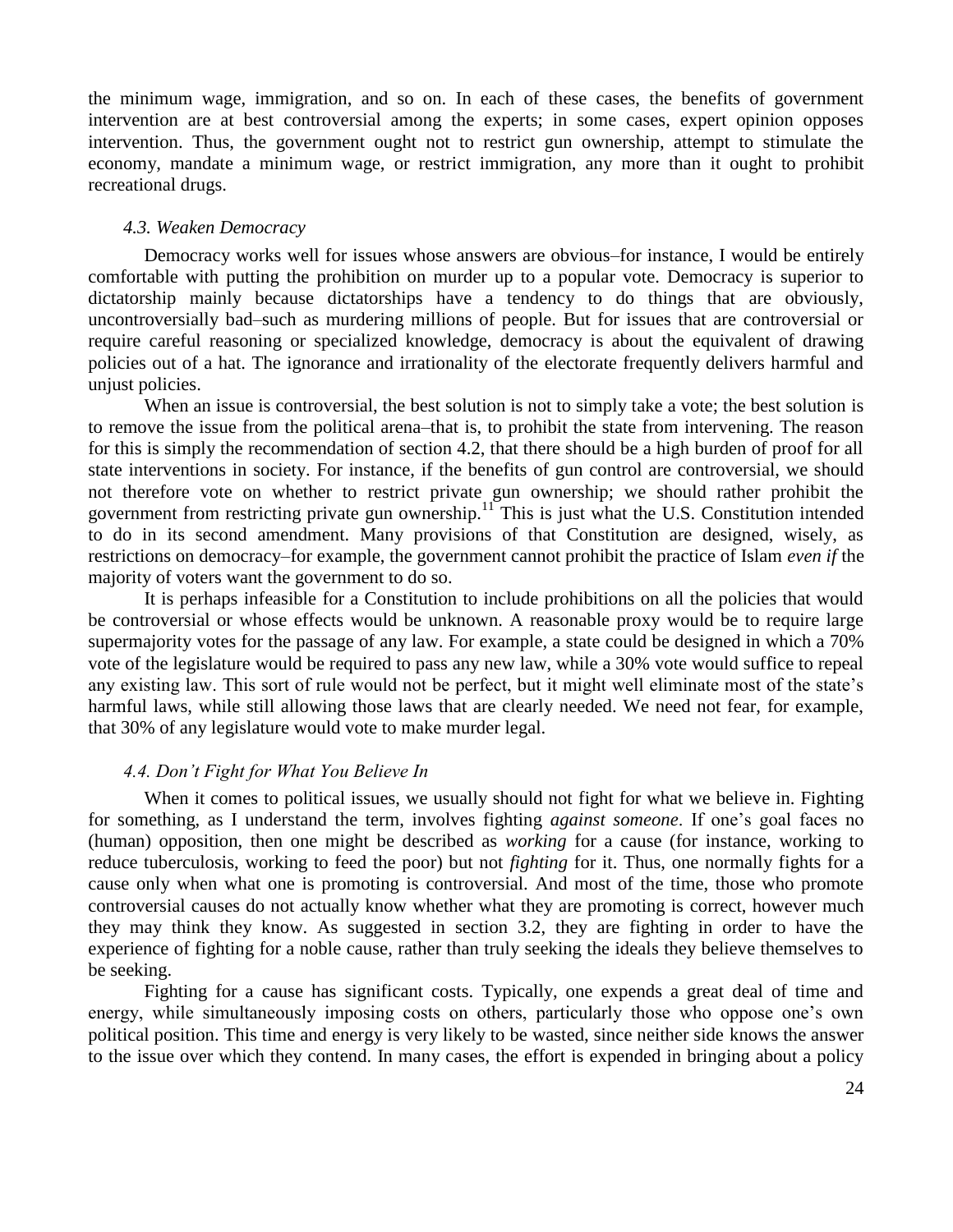that turns out to be harmful or unjust. It would be better to spend one's time and energy on aims that one *knows* to be good.

Thus, suppose you are deciding between donating time or money to Moveon.org (a left-wing political advocacy group), and donating time or money to the Against Malaria Foundation (a charity that fights malaria in the developing world). For those concerned about human welfare, the choice should be clear. Donations to Moveon.org may or may not affect public policy, and if they do, the effect may be either good or bad–that is a matter for debate. But donations to Against Malaria *definitely* save lives. No one disputes that.<sup>12</sup>

There are exceptions to the rule that one should not fight for causes. Sometimes, people find it necessary to fight for a cause, despite that the cause is obviously and uncontroversially good–as in the case of fighting to end human rights violations in a dictatorial regime. In this case, one's opponents are simply corrupt or evil. Occasionally, a person knows some cause to be correct, even though it is controversial among the general public. This may occur because the individual possesses expertise that the public lacks, and the public has chosen to ignore the expert consensus. But these are a minority of the cases. Most individuals fighting for causes do not in fact know what they are doing.

#### **5. Conclusion**

Popular wisdom often praises those who get involved in politics, who vote in democratic elections, fight for a cause they believe in, and try to make the world a better place. We tend to assume that such individuals are moved by high ideals and that, when they change the world, it is usually for the better.

The clear evidence of human ignorance and irrationality in the political arena poses a challenge to the popular wisdom. Lacking awareness of basic facts of their political systems, to say nothing of the more sophisticated knowledge that would be needed to reliably resolve controversial political issues, most citizens can do no more than guess when they enter the voting booth. Far from being a civic duty, the attempt to influence public policy through such arbitrary guesses is unjust and socially irresponsible. Nor have we any good reason to think political activists or political leaders to be any more reliable in arriving at correct positions on controversial issues; those who are most politically active are often the most ideologically biased, and may therefore be even less reliable than the average person at identifying political truths. In most cases, therefore, political activists and leaders act irresponsibly and unjustly when they attempt to impose their solutions to social problems on the rest of society.

Perhaps the most dramatic example is that of Karl Marx, who famously commented that "The philosophers have only *interpreted* the world, in various ways; the point, however, is to *change* it."[24, p. 145] Marx's greatest legacy is the practical demonstration, through twentieth-century history, of the consequences of changing a world that one does not understand. This is not the place to detail his misunderstandings, which have been discussed at great length by others. Let it suffice to say that despite the seriousness with which generations of intellectuals around the world have studied his works, Karl Marx's understanding of human beings and of society was minimal.<sup>13</sup> His influence on the twentieth century world, however, was unparalleled–and, as most observers now recognize, almost unbelievably malignant.<sup>14</sup> This is no mere accident. When one lacks a precise and detailed understanding of a complex system, any attempt to radically improve that system is more likely to disrupt the things that are working well than it is to repair the system's imperfections. Marx's failure to improve society should have been about as surprising as the failure of George Washington's doctors to cure his infection by draining his blood.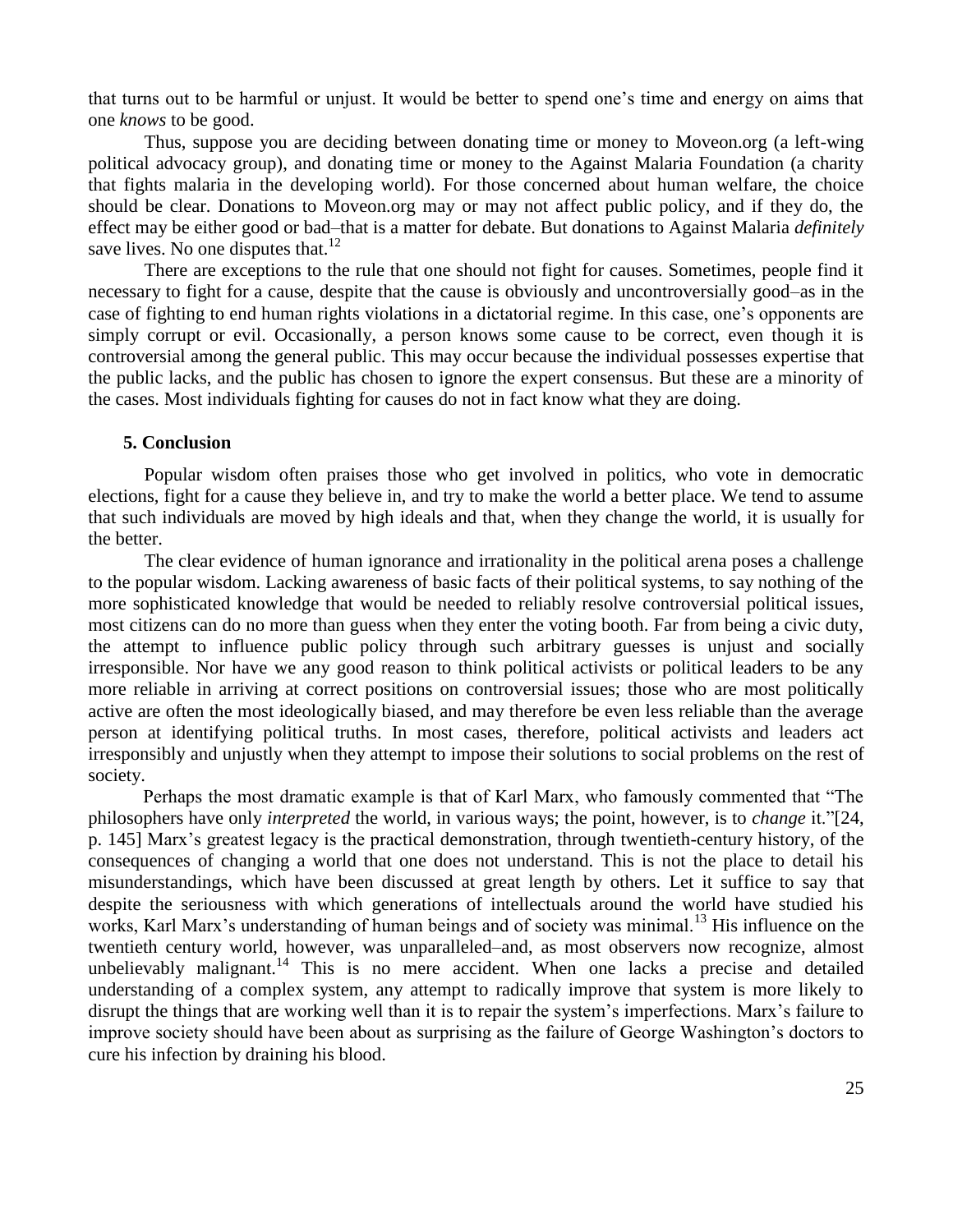Perhaps, one may hope, human beings will one day attain a scientific understanding of society comparable to the modern scientific understanding of most aspects of the natural world. On that day, we may find ways of restructuring society to the benefit of all. But we cannot now predict what that understanding will look like, nor should we attempt to implement the policies that we guess will one day be proven to be beneficial. In the meantime, we can anticipate many pretenders to scientific accounts of society, after the style of Marxism. These will be theories resting on dubious premises that only certain political ideologues find convincing. These ideologues may, as in the case of the Marxists, adopt the quintessentially unscientific attitude of regarding those who question the ideology as enemies to be suppressed.

Political leaders, voters, and activists are well-advised to follow the dictum, often applied to medicine, to "first, do no harm." A plausible rule of sthumb, to guard us against doing harm as a result of overconfident ideological beliefs, is that one should not forcibly impose requirements or restrictions on others unless the value of those requirements or restrictions is essentially uncontroversial among the community of experts in conditions of free and open debate. Of course, even an expert consensus may be wrong, but this rule of thumb may be the best that such fallible beings as ourselves can devise.

# **References**

- 1. Atran, Scott. 2010. *Talking to the Enemy: Faith, Brotherhood, and the (Un)making of Terrorists*. New York: HarperCollins.
- 2. bin Laden, Osama. 1996. "Declaration of War against the Americans Occupying the Land of the Two Holy Places". English translation provided by PBS as "Bin Laden's Fatwa", [http://www.pbs.org/newshour/terrorism/international/fatwa\\_1996.html,](http://www.pbs.org/newshour/terrorism/international/fatwa_1996.html) accessed October 13, 2011.
- 3. Brennan, Jason. 2011a. *The Ethics of Voting*. Princeton, N.J.: Princeton University Press.
- 4. Brennan, Jason. 2011b. "The Right to a Competent Electorate", *Philosophical Quarterly* 61: 700-24.
- 5. Bush, George W. 2001. Address before Congress, September 21. Transcript available at [http://articles.cnn.com/2001-09-20/us/gen.bush.transcript\\_1\\_joint-session-national-anthem](http://articles.cnn.com/2001-09-20/us/gen.bush.transcript_1_joint-session-national-anthem-citizens?_s=PM:US)[citizens?\\_s=PM:US,](http://articles.cnn.com/2001-09-20/us/gen.bush.transcript_1_joint-session-national-anthem-citizens?_s=PM:US) accessed October 13, 2011.
- 6. Caplan, Bryan. 2007. *The Myth of the Rational Voter*. Princeton, N.J.: Princeton University Press.
- 7. Chantrill, Christopher. 2012. "Time Series Chart of U.S. Government Spending". [http://www.usgovernmentspending.com/spending\\_chart\\_1980\\_1990USb\\_13s1li011lcn\\_40f,](http://www.usgovernmentspending.com/spending_chart_1980_1990USb_13s1li011lcn_40f) accessed March 25, 2012.
- 8. Courtois, Stéphane, Nicolas Werth, Jean-Louis Panné, Andrzej Paczkowski, Karel Bartošek, and Jean-Louis Margolin. 1999. *The Black Book of Communism*, tr. by Jonathan Murphy and Mark Kramer. Cambridge, Mass.: Harvard University Press.
- 9. Crews, Clyde Wayne. 2008. "Ten Thousand Commandments: An Annual Snapshot of the Federal Regulatory State". Washington, D.C.: Competitive Enterprise Institute. http://cei.org/cei\_files/fm/active/0/10KC\_2008\_FINAL\_WEB.pdf, accessed March 25, 2012.
- 10. Custis, George Washington Parke. 2001. "The Death of George Washington, 1799", *EyeWitness to History*. http://www.eyewitnesstohistory.com/washington.htm, accessed March 25, 2012.
- 11. de Rugy, Veronique and Melinda Warren. 2008. "The Incredible Growth of the Regulators' Budget", Mercatus Center working paper No. 08-36. [http://www.mercatus.org/uploadedFiles/Mercatus/Publications/WP0836\\_RSP\\_The%20Incredib](http://www.mercatus.org/uploadedFiles/Mercatus/Publications/WP0836_RSP_The%20Incredible%20Growth%20of%20the%20Regulators%27%20Budget.pdf)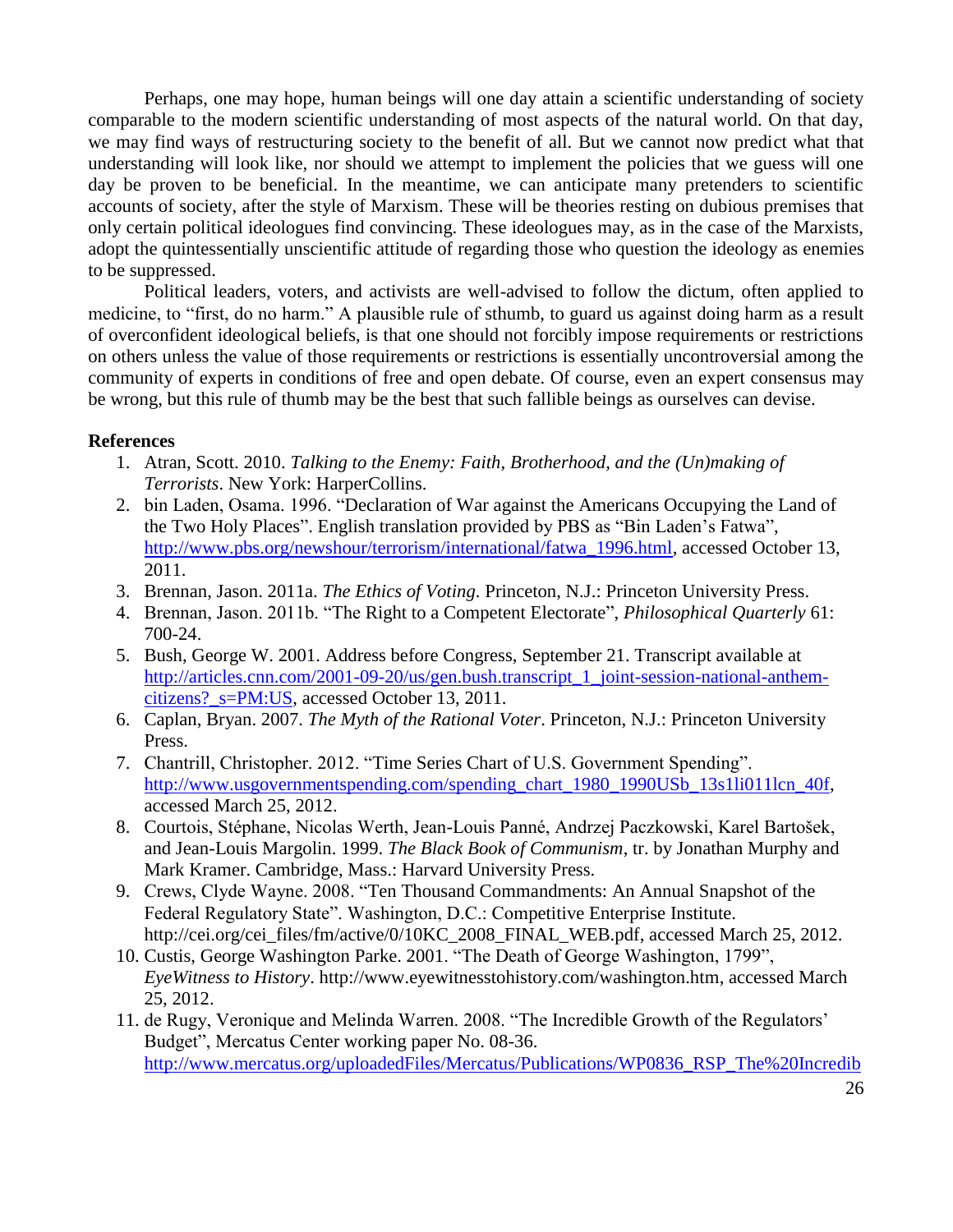le%20Growth%20of%20the%20Regulators%27%20Budget.pdf, accessed March 25, 2012.

- 12. Delli Carpini, Michael and Scott Keeter. 1996. *What Americans Know about Politics and Why it Matters*. New Haven, Conn.: Yale University Press.
- 13. Downs, Anthony. 1957. *An Economic Theory of Democracy*. Boston, Mass.: Addison-Wesley.
- 14. Gilovich, Thomas. 1991. *How We Know What Isn't So*. New York: Free Press.
- 15. Hayek, F.A. 1945. "The Use of Knowledge in Society", *The American Economic Review* 35: 519-530.
- 16. Hazlett, Thomas. 1997. "Looking For Results: Nobel Laureate Ronald Coase on Rights, Resources, and Regulation", *Reason*, January. [http://reason.com/archives/1997/01/01/looking](http://reason.com/archives/1997/01/01/looking-for-results/singlepage)[for-results/singlepage,](http://reason.com/archives/1997/01/01/looking-for-results/singlepage) accessed March 26, 2012.
- 17. Huemer, Michael. 2003. "Is There a Right to Own a Gun?", *Social Theory and Practice* 29: 297-324.
- 18. Huemer, Michael. 2009. "America's Unjust Drug War", pp. 223-36 in *The Right Thing to Do*, fifth edition, ed. James and Stuart Rachels. New York: McGraw Hill.
- 19. Huemer, Michael. 2010. "Is There a Right to Immigrate?", *Social Theory and Practice* 36 (2010): 429-61.
- 20. Krugman, Paul. 1987. "Is Free Trade Passe?", *The Journal of Economic Perspectives* 1(2): 131- 44.
- 21. Krugman, Paul. 2009. *The Conscience of a Liberal*. New York: W. W. Norton.
- 22. Kuttner, Robert. 1997. *Everything for Sale: The Virtues and Limits of Markets*. New York: Alfred A. Knopf.
- 23. Lindberg, David C. 1992. *The Beginnings of Western Science: The European Scientific Tradition in Philosophical, Religious, and Institutional Context, 600 B.C. to A.D. 1450*. Chicago, Ill.: University of Chicago Press.
- 24. Marx, Karl. 1978. "Theses on Feuerbach", pp. 143-5 in *The Marx-Engels Reader*, second edition, ed. Robert C. Tucker. New York: W. W. Norton.
- 25. Norris, John. 2011. "Five Myths about Foreign Aid", *Washington Post*, April 28. [http://www.washingtonpost.com/opinions/five-myths-about-foreign](http://www.washingtonpost.com/opinions/five-myths-about-foreign-aid/2011/04/25/AF00z05E_story.html)[aid/2011/04/25/AF00z05E\\_story.html,](http://www.washingtonpost.com/opinions/five-myths-about-foreign-aid/2011/04/25/AF00z05E_story.html) accessed March 18, 2012.
- 26. Obama, Barack. 2004. *Dreams from My Father*. New York: Random House.
- 27. Pape, Robert A. and James K. Feldman. 2010. *Cutting the Fuse: The Explosion of Global Suicide Terrorism and How to Stop It*. Chicago, Ill.: University of Chicago Press.
- 28. Plato. 1974. *Plato's Republic*, tr. G.M.A. Grube. Indianapolis: Hackett.
- 29. Rawls, John. 1999. *A Theory of Justice*, revised edition. Cambridge, Mass.: Harvard University Press.
- 30. Read, Leonard. 2008. "I, Pencil: My Family Tree as Told to Leonard E. Reed". Irvington-on-Hudson, N.Y.: Foundation for Economic Education. [http://c457332.r32.cf2.rackcdn.com/pdf/books/I,%20Pencil%202006.pdf,](http://c457332.r32.cf2.rackcdn.com/pdf/books/I,%20Pencil%202006.pdf) accessed March 26, 2012. Originally published 1946.
- 31. Sen, Amartya. 1999. *Development as Freedom*. New York: Alfred A. Knopf.
- 32. Simon, Julian. 1999. *The Economic Consequences of Immigration*. Ann Arbor, Mich.: University of Michigan Press.
- 33. Stiglitz, Joseph. 2002. *Globalization and Its Discontents*. New York: W. W. Norton.
- 34. Tetlock, Philip. 2005. *Expert Political Judgment: How Good Is It? How Can We Know?*